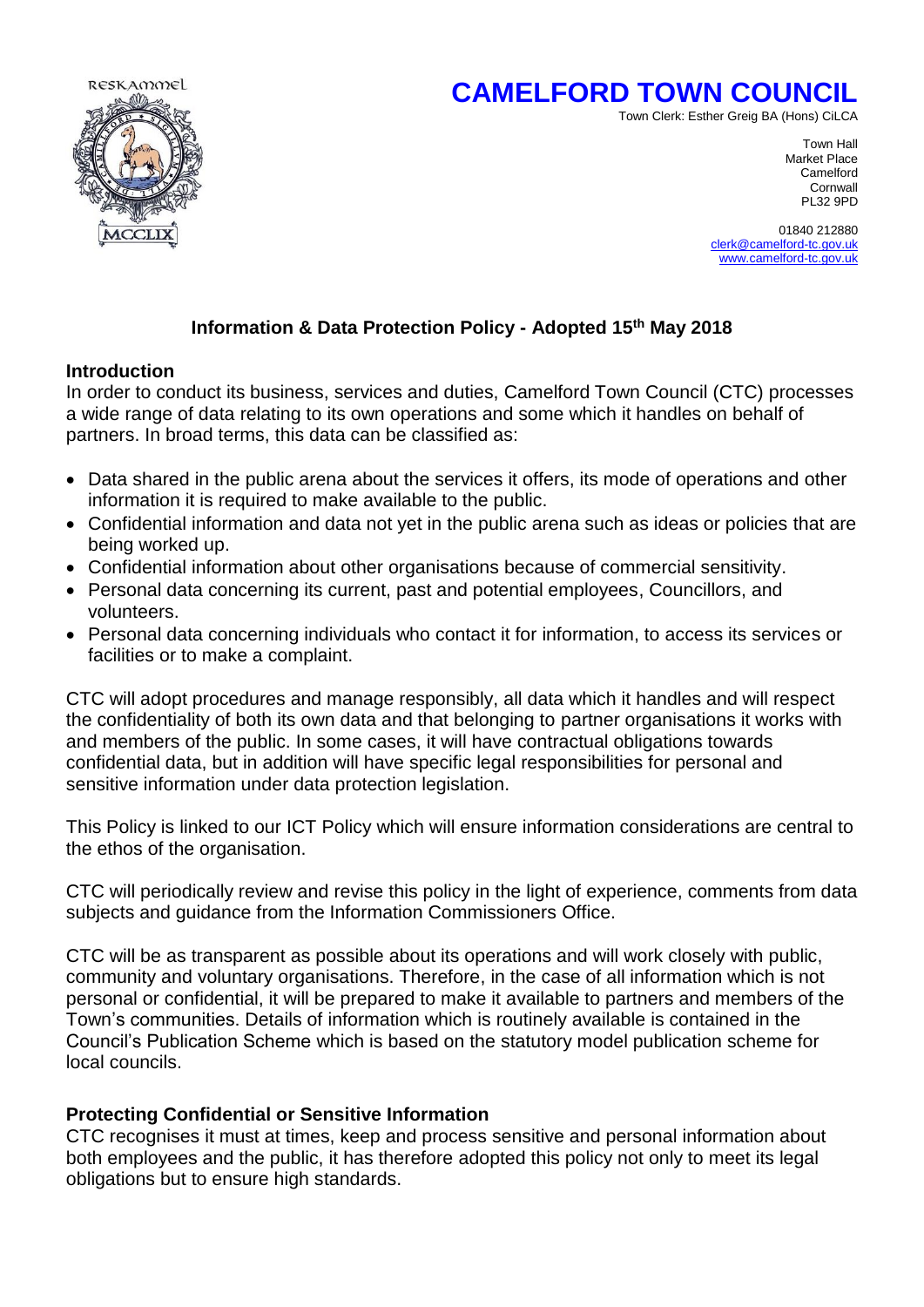The General Data Protection Regulation (GDPR) which becomes law on 25<sup>th</sup> May 2018 and will, like the Data Protection Act 1998 before them, seek to strike a balance between the rights of individuals and the sometimes, competing interests of those such as CTC with legitimate reasons for using personal information.

## **The policy is based on the premise that Personal Data must be:**

• Processed fairly, lawfully and in a transparent manner in relation to the data subject.

• Collected for specified, explicit and legitimate purposes and not further processed in a manner that is incompatible with those purposes.

• Adequate, relevant and limited to what is necessary in relation to the purposes for which they are processed.

• Accurate and, where necessary, kept up to date.

• Kept in a form that permits identification of data subjects for no longer than is necessary for the purposes for which the personal data are processed.

• Processed in a manner that ensures appropriate security of the personal data including protection against unauthorised or unlawful processing and against accidental loss, destruction or damage, using appropriate technical or organisational measures.

# **Data Protection Terminology**

**Data subject** - means the person whose personal data is being processed.

That may be an employee, prospective employee, associate or prospective associate of CTC or someone transacting with it in some way, or an employee, Member or volunteer with one of our clients, or persons transacting or contracting with one of our clients when we process data for them.

**Personal data** - means any information relating to a natural person or data subject that can be used directly or indirectly to identify the person.

It can be anything from a name, a photo, and an address, date of birth, an email address, bank details, and posts on social networking sites or a computer IP address.

**Sensitive personal data** - includes information about racial or ethnic origin, political opinions, and religious or other beliefs, trade union membership, medical information, sexual

orientation, genetic and biometric data or information related to offences or alleged offences where it is used to uniquely identify an individual.

**Data controller** - means a person who (either alone or jointly or in common with other persons) (e.g. Town Council, employer, council) determines the purposes for which and the manner in which any personal data is to be processed.

**Data processor** - in relation to personal data, means any person (other than an employee of the data controller) who processes the data on behalf of the data controller.

**Processing information or data** - means obtaining, recording or holding the information or data or carrying out any operation or set of operations on the information or data, including: • organising, adapting or altering it

• retrieving, consulting or using the information or data

• disclosing the information or data by transmission, dissemination or otherwise making it available

• aligning, combining, blocking, erasing or destroying the information or data, regardless of the technology used.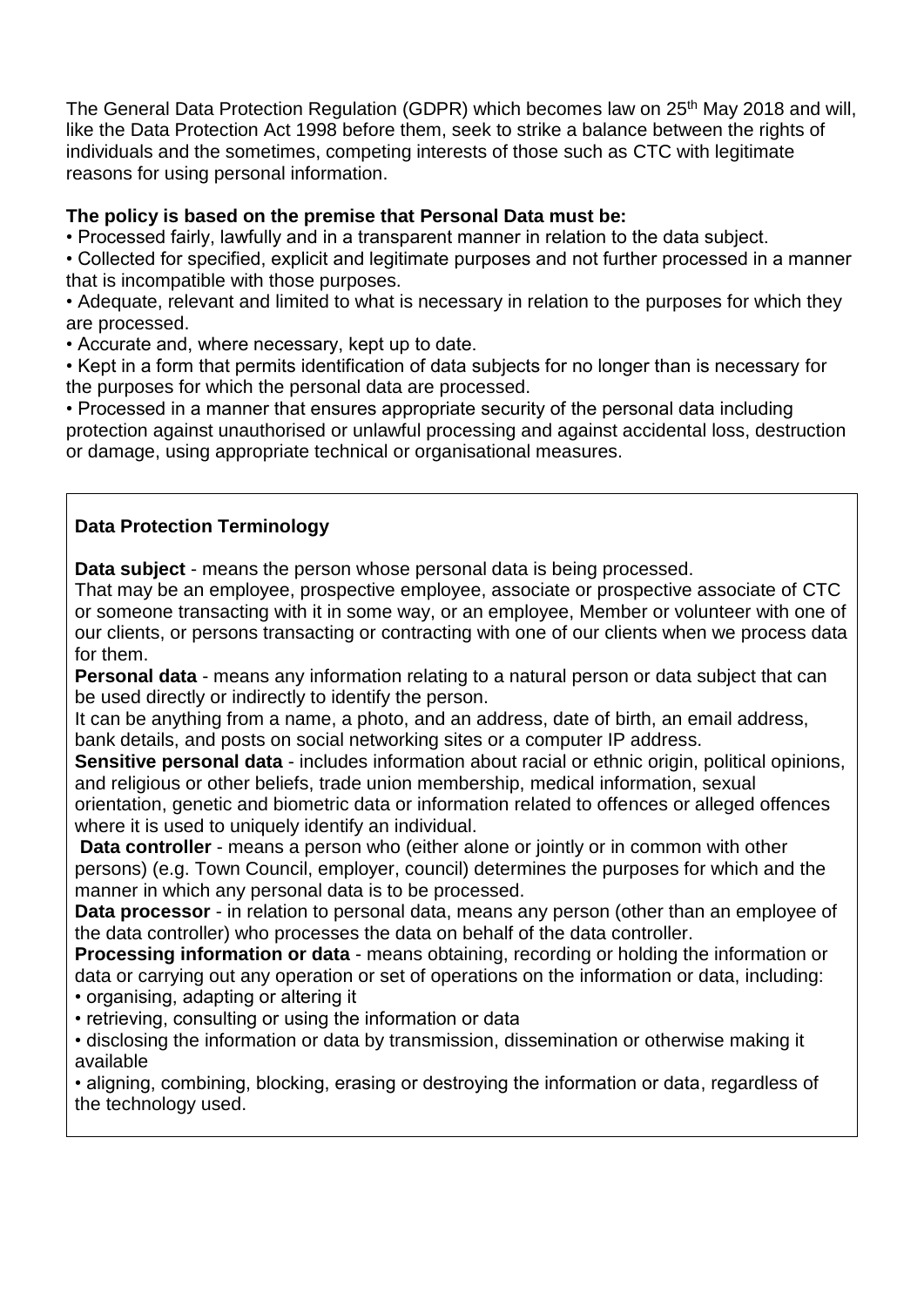CTC processes **personal data** in order to:

- fulfil its duties as an employer by complying with the terms of contracts of employment, safeguarding the employee and maintaining information required by law.
- pursue the legitimate interests of its business and its duties as a public body, by fulfilling contractual terms with other organisations, and maintaining information required by law.
- monitor its activities including the equality and diversity of its activities
- fulfil its duties in operating the business premises including security
- assist regulatory and law enforcement agencies
- process information including the recording and updating details about its Councillors, employees, partners and volunteers.
- process information including the recording and updating details about individuals who contact it for information, or to access a service, or make a complaint.
- undertake surveys, censuses and questionnaires to fulfil the objectives and purposes of CTC.
- undertake research, audit and quality improvement work to fulfil its objects and purposes.
- carry out CTC administration.

Where appropriate and governed by necessary safeguards we will carry out the above processing jointly with other appropriate bodies from time to time.

## **CTC will ensure that at least one of the following conditions is met for personal information to be considered fairly processed:**

- The individual has consented to the processing
- Processing is necessary for the performance of a contract or agreement with the individual
- Processing is required under a legal obligation
- Processing is necessary to protect the vital interests of the individual
- Processing is necessary to carry out public functions
- Processing is necessary in order to pursue the legitimate interests of the data controller or third parties.

Particular attention is paid to the processing of any **sensitive personal information** and CTC will ensure that at least one of the following conditions is met:

- Explicit consent of the individual
- Required by law to process the data for employment purposes
- A requirement in order to protect the vital interests of the individual or another person

# **Who is responsible for protecting a person's personal data?**

CTC as a corporate body has ultimate responsibility for ensuring compliance with the Data Protection legislation. CTC has delegated this day to day responsibility to the Town Clerk.

- Email: clerk@camelford-tc.gov.uk
- Phone: 01840 212880
- Correspondence: The Town Clerk, Town Hall, Market Place, Camelford. PL32 9PD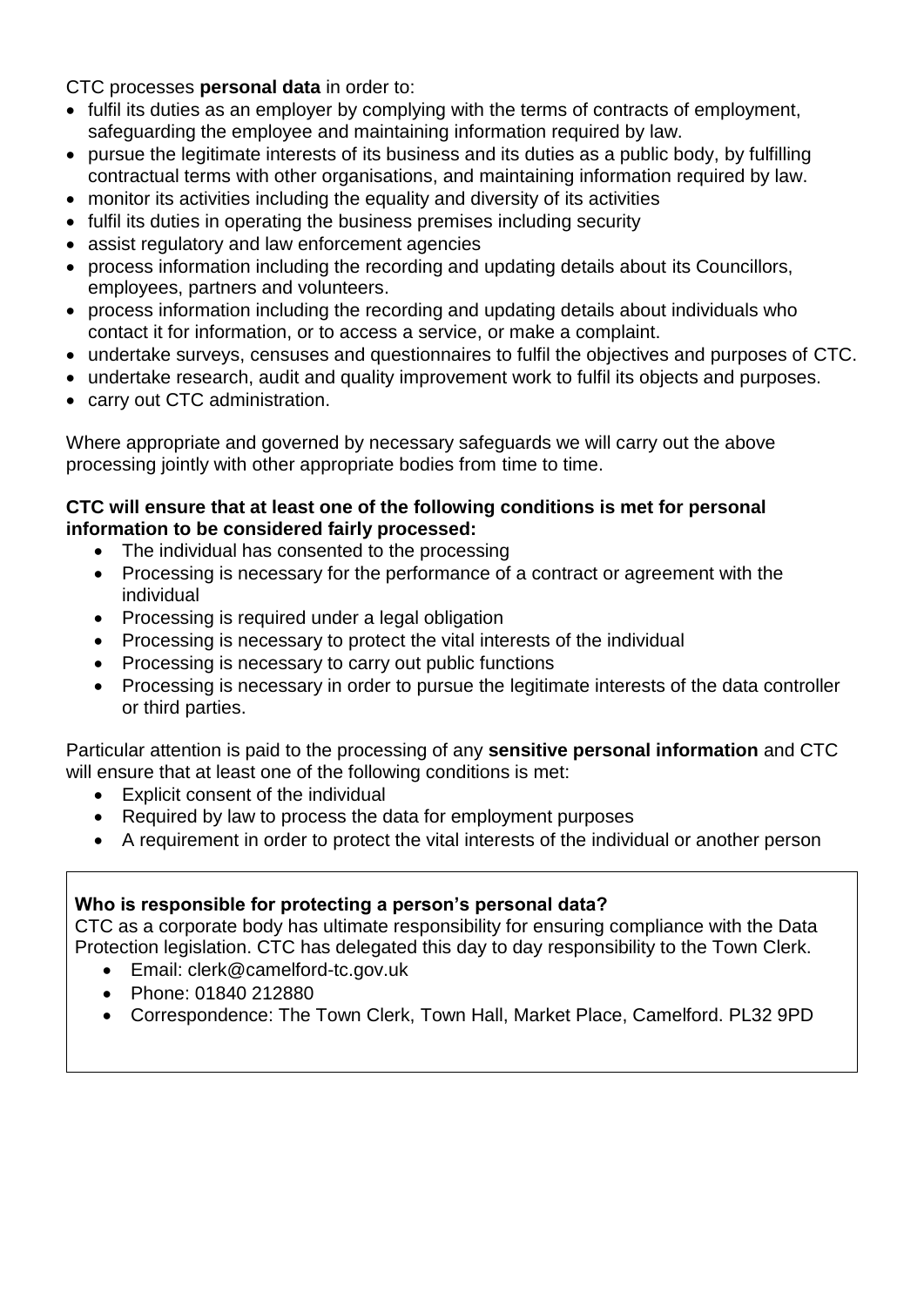### **Diversity Monitoring**

CTC monitors the diversity of its employees, and Councillors, in order to ensure that there is no inappropriate or unlawful discrimination in the way it conducts its activities. It undertakes similar data handling in respect of prospective employees. This data will always be treated as confidential. It will only be accessed by authorised individuals within CTC and will not be disclosed to any other bodies or individuals. Diversity information will never be used as selection criteria and will not be made available to others involved in the recruitment process. Anonymised data derived from diversity monitoring will be used for monitoring purposes and may be published and passed to other bodies.

CTC will always give guidance on personnel data to employees, councillors, partners and volunteers through a Privacy Notice and ensure that individuals on whom personal information is kept are aware of their rights and have easy access to that information on request.

Appropriate technical and organisational measures will be taken against unauthorised or unlawful processing of personal data and against accidental loss or destruction of, or damage to, personal data.

Personal data shall not be transferred to a country or territory outside the European Economic Areas unless that country or territory ensures an adequate level of protection for the rights and freedoms of data subjects in relation to the processing of personal data.

#### **Information provided to us**

The information provided (personal information such as name, address, email address, phone number) will be processed and stored so that it is possible for us to contact, respond to or conduct the transaction requested by the individual. By transacting with CTC, individuals are deemed to be giving consent for their personal data provided to be used and transferred in accordance with this policy, however where ever possible specific written consent will be sought. It is the responsibility of those individuals to ensure that CTC is able to keep their personal data accurate and up-to-date. The personal information will be not shared or provided to any other third party or be used for any purpose other than that for which it was provided.

#### **The Councils Right to Process Information**

General Data Protection Regulations (and Data Protection Act) Article 6 (1) (a) (b) and (e) Processing is with consent of the data subject, or Processing is necessary for compliance with a legal obligation. Processing is necessary for the legitimate interests of the Council.

#### **Information Security**

CTC cares to ensure the security of personal data. We make sure that your information is protected from unauthorised access, loss, manipulation, falsification, destruction or unauthorised disclosure. This is done through appropriate technical measures and appropriate policies.

We will only keep your data for the purpose it was collected for and only for as long as is necessary, after which it will be deleted.

#### **Children**

We will not process any data relating to a child (under 13) without the express parental/ guardian consent of the child concerned.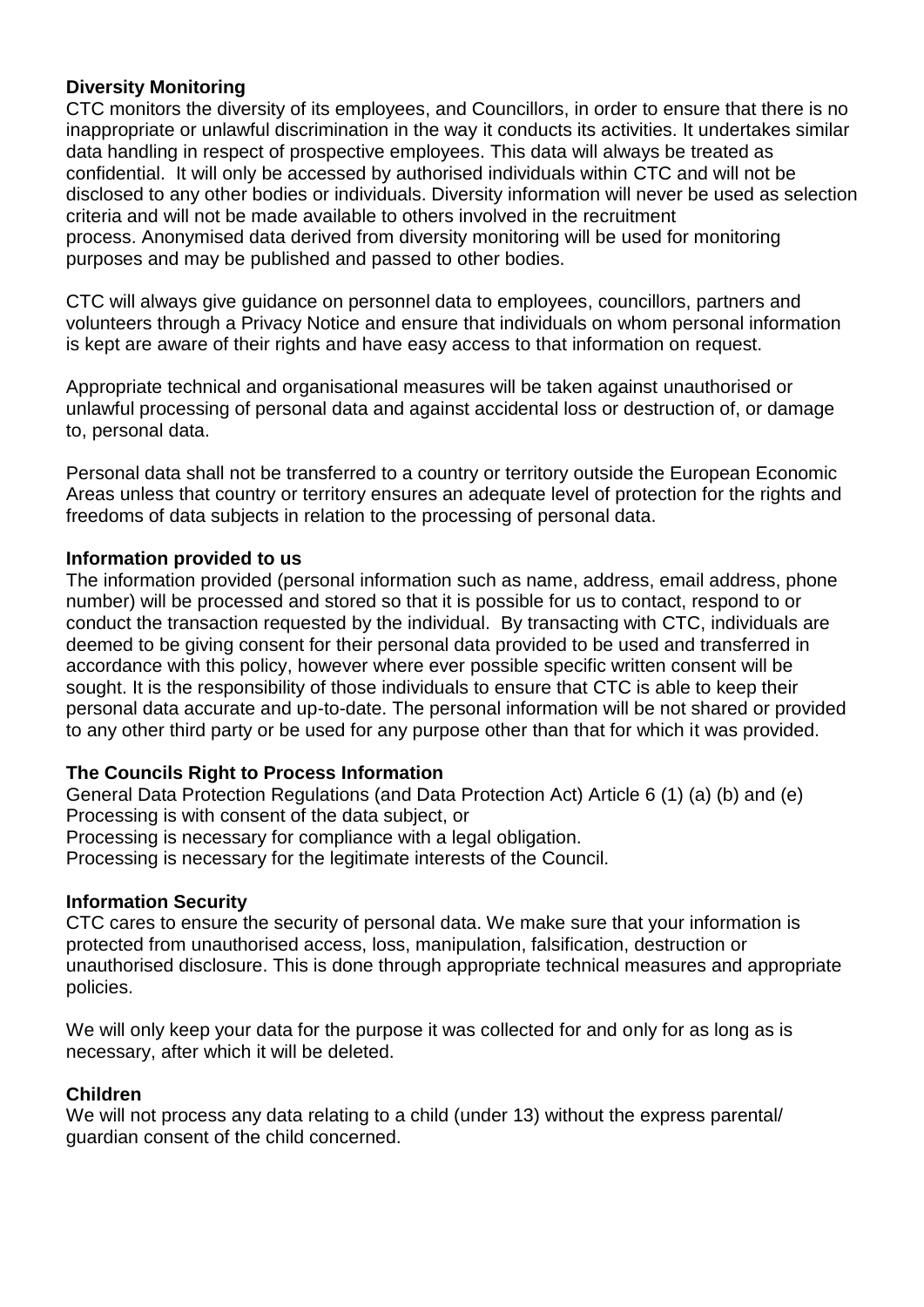## **Rights of a Data Subject**

**Access to Information:** an individual has the right to request access to the information we have on them. They can do this by contacting our Town Clerk or Data Protection Officer:

**Information Correction:** If they believe that the information we have about them is incorrect, they may contact us so that we can update it and keep their data accurate. Please contact: Town Clerk.

**Information Deletion:** If the individual wishes CTC to delete the information about them, they can do so by contacting the Town Clerk.

**Right to Object:** If an individual believes their data is not being processed for the purpose it has been collected for, they may object by contacting the Town Clerk or Data Protection Officer.

CTC does not use automated decision making or profiling of individual personal data.

**Complaints:** If an individual has a complaint regarding the way their personal data has been processed, they may make a complaint to the Town Clerk, Data Protection Officer or the Information Commissioners Office **[casework@ico.org.uk](mailto:casework@ico.org.uk)** Tel: 0303 123 1113.

CTC will always give guidance on personnel data to employees through employee policies.

CTC will ensure that individuals on whom personal information is kept are aware of their rights and have easy access to that information on request.

#### **Making Information Available**

The Publication Scheme is a means by which CTC can make a significant amount of information available routinely, without waiting for someone to specifically request it. The scheme is intended to encourage local people to take an interest in the work of CTC and its role within the community.

In accordance with the provisions of the Freedom of Information Act 2000, this Scheme specifies the classes of information which the Council publishes or intends to publish. It is supplemented with an Information Guide which will give greater detail of what CTC will make available and hopefully make it easier for people to access it.

All formal meetings of CTC are subject to statutory notice being given on notice boards, the Website and sent to the local media. CTC publishes an annual programme in May each year. All formal meetings are open to the public and press and reports to those meetings and relevant background papers are available for the public to see. CTC welcomes public participation and has a public participation session on each Council meeting. Details can be seen in CTC's Standing Orders, which are available on its Website or at its Offices.

Occasionally, CTC may need to consider matters in private. Examples of this are matters involving personal details of staff, or a particular member of the public, or where details of commercial/contractual sensitivity are to be discussed. This will only happen after a formal resolution has been passed to exclude the press and public and reasons for the decision are stated. Minutes from all formal meetings, including the confidential parts are public documents.

The Openness of Local Government Bodies Regulations 2014 requires written records to be made of certain decisions taken by officers under delegated powers. These are not routine operational and administrative decisions such as giving instructions to the workforce or paying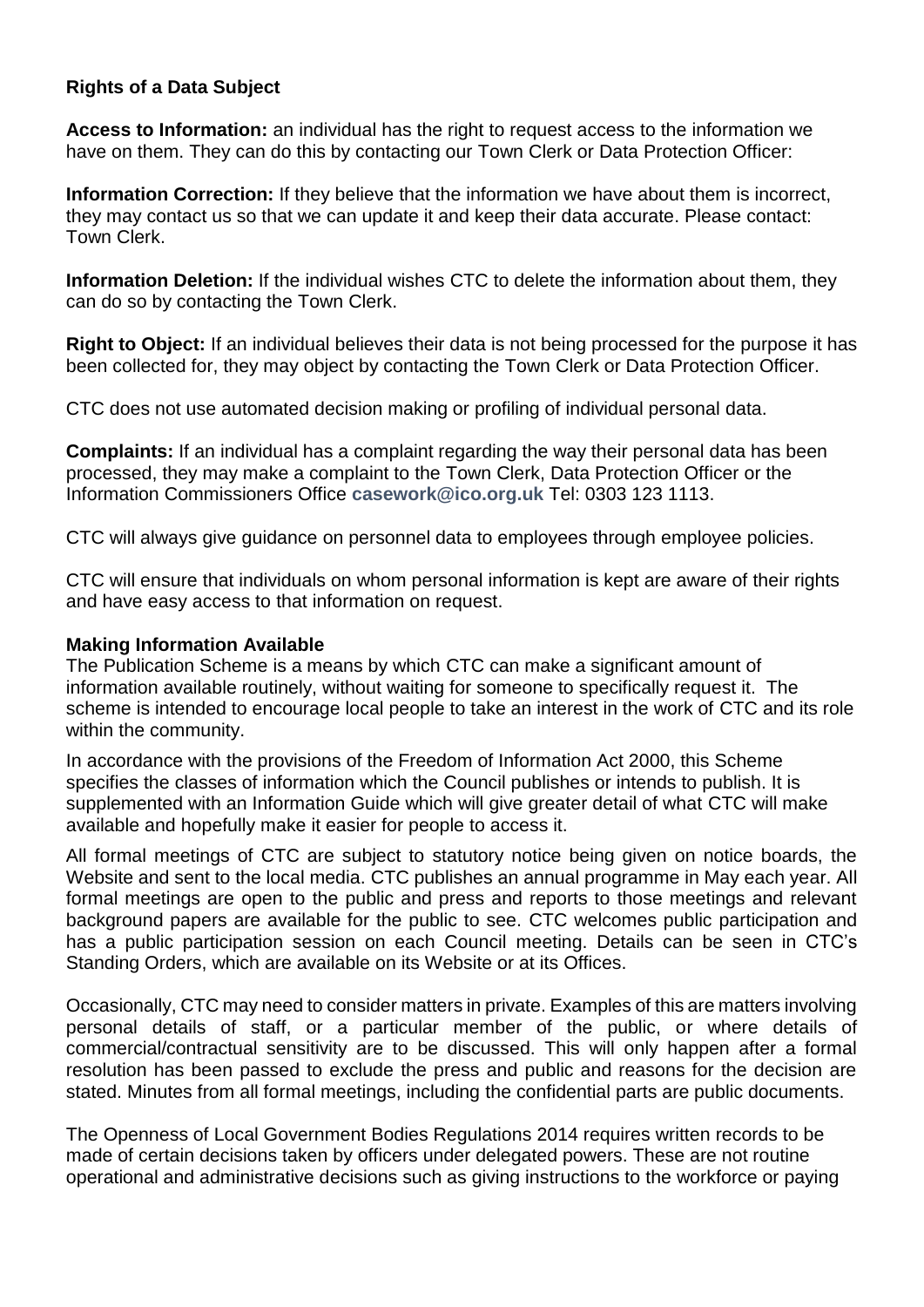an invoice approved by CTC but would include urgent action taken after consultation with the Chairman, such as responding to a planning application in advance of Council. In other words, decisions which would have been made by CTC had the delegation not been in place.

The 2014 Regulations also amend the Public Bodies (Admission to Meetings) Act 1960 to allow the public or press to film, photograph or make an audio recording of council meetings normally open to the public. CTC will, where possible, facilitate such recording unless it is being disruptive. It will also take steps to ensure that children, the vulnerable and members of the public who object to being filmed are protected without undermining the broader purpose of the meeting.

CTC will be pleased to make special arrangements on request for persons who do not have English as their first language or those with hearing or sight difficulties.

### **Disclosure Information**

CTC will, as necessary, undertake checks on both staff and Members with the the Disclosure and Barring Service and will comply with their Code of Conduct relating to the secure storage, handling, use, retention and disposal of Disclosures and Disclosure Information. It will include an appropriate operating procedure in its integrated quality management system.

### **Data Transparency**

CTC has resolved to act in accordance with the Code of Recommended Practice for Local Authorities on Data Transparency (September 2011). This sets out the key principles for local authorities in creating greater transparency through the publication of public data and is intended to help them meet obligations of the legislative framework concerning information.

"Public data" means the objective, factual data on which policy decisions are based and on which public services are assessed, or which is collected or generated in the course of public service delivery.

The Code will therefore underpin CTC's decisions on the release of public data and ensure it is proactive in pursuing higher standards and responding to best practice as it develops.

The principles of the Code are:

**Demand led:** new technologies and publication of data should support transparency and accountability

**Open:** the provision of public data will be integral to CTC's engagement with residents so that it drives accountability to them.

**Timely**: data will be published as soon as possible following production.